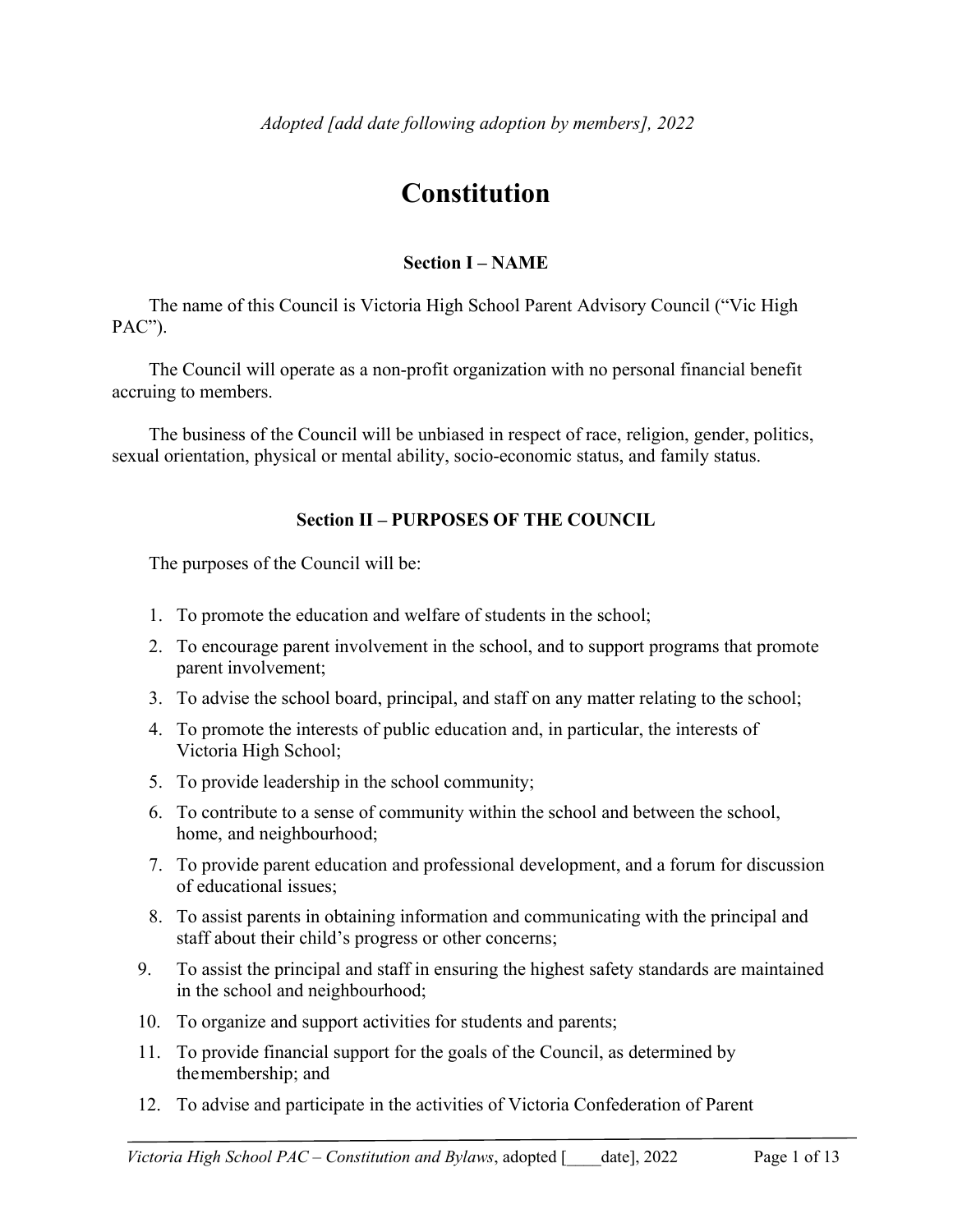Advisory Councils and the BC Confederation of Parent Advisory Councils.

# **Section III -- INTERPRETATION OF TERMS**

**"community organizations"** means groups that demonstrate an interest in education and are not already included in the scope of the Council's constitution and bylaws

**"district"** means School District No. 61

**"DPAC" or "district parent advisory council"** means the parent advisory councils organized according to the School Act and operating as a district parent advisory council in School District No. 61

**"PAC" or "parent advisory council"** means the parents organized according to the School Act and operating as a parent advisory council in Victoria High School

**"parent"** is as defined in the School Act and means

- (a) the guardian of the person of the student or child,
- (b) the person legally entitled to custody of the student or child, or
- (c) the person who usually has the care and control of the student or child

and, for the purposes of these bylaws, means the parent or guardian of a child or children enrolled in School District No. 61

**"school"** means any public elementary or secondary educational institution as defined in the School Act operating within School District No. 61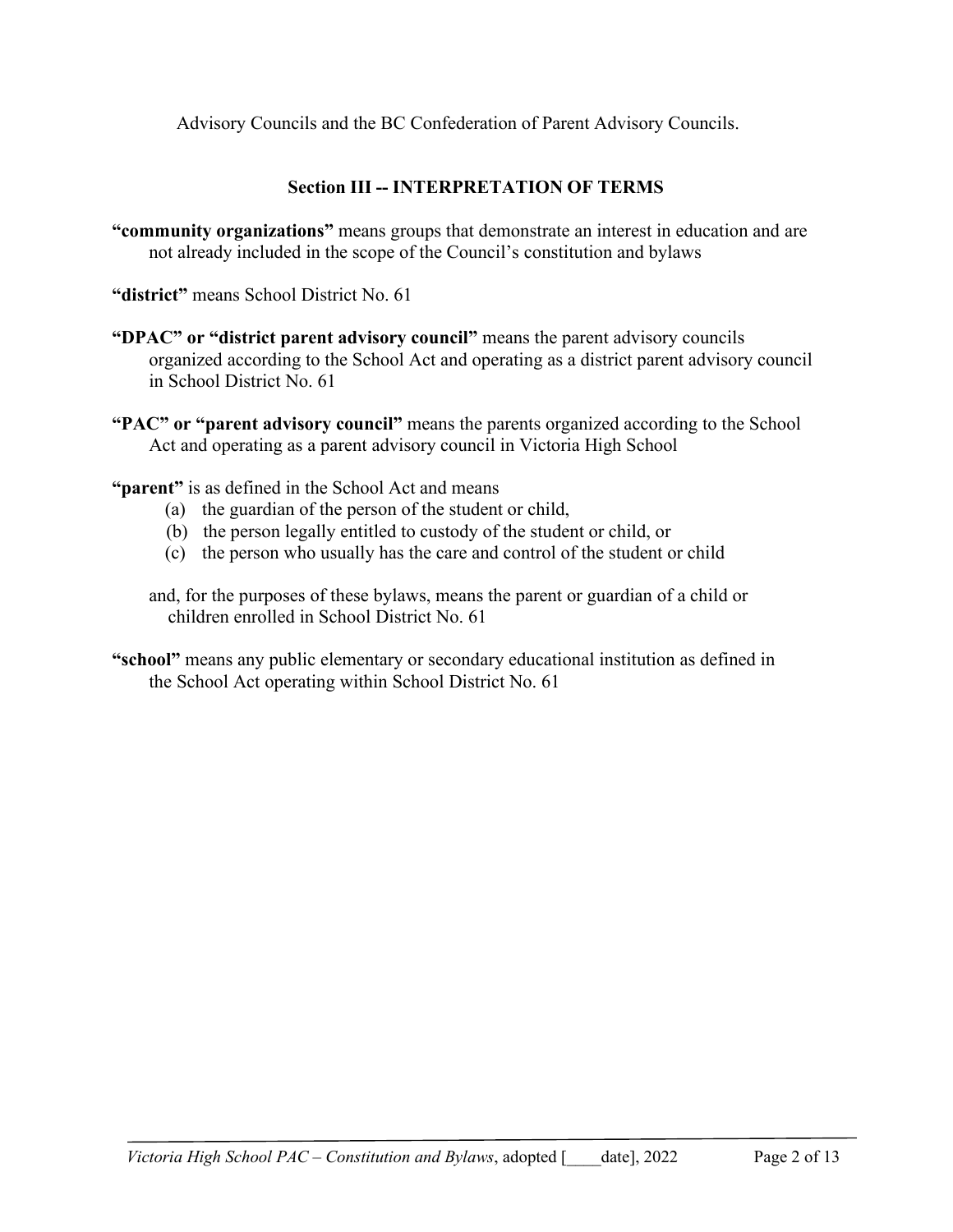# **Table of Contents**

| <b>Section I</b>    | <b>Membership</b>                                                                                          |
|---------------------|------------------------------------------------------------------------------------------------------------|
| <b>Section II</b>   | <b>Meetings of Members</b>                                                                                 |
| <b>Section III</b>  | <b>Proceedings at General Meetings</b>                                                                     |
| <b>Section IV</b>   | <b>Executive</b>                                                                                           |
| <b>Section V</b>    | <b>Executive Meetings</b>                                                                                  |
| <b>Section VI</b>   | <b>Victoria Confederation of Parent Advisory Councils and</b><br><b>External Committee Representatives</b> |
| <b>Section VII</b>  | <b>Conduct of Executive and Representatives</b>                                                            |
| <b>Section VIII</b> | <b>Duties of Executive and Representatives</b>                                                             |
| <b>Section IX</b>   | <b>Committees</b>                                                                                          |
| <b>Section X</b>    | <b>Financial Matters</b>                                                                                   |
| <b>Section XI</b>   | <b>Constitution and Bylaws Amendments</b>                                                                  |
| <b>Section XII</b>  | <b>Property in Documents</b>                                                                               |
| <b>Section XIII</b> | <b>Dissolution</b>                                                                                         |
|                     |                                                                                                            |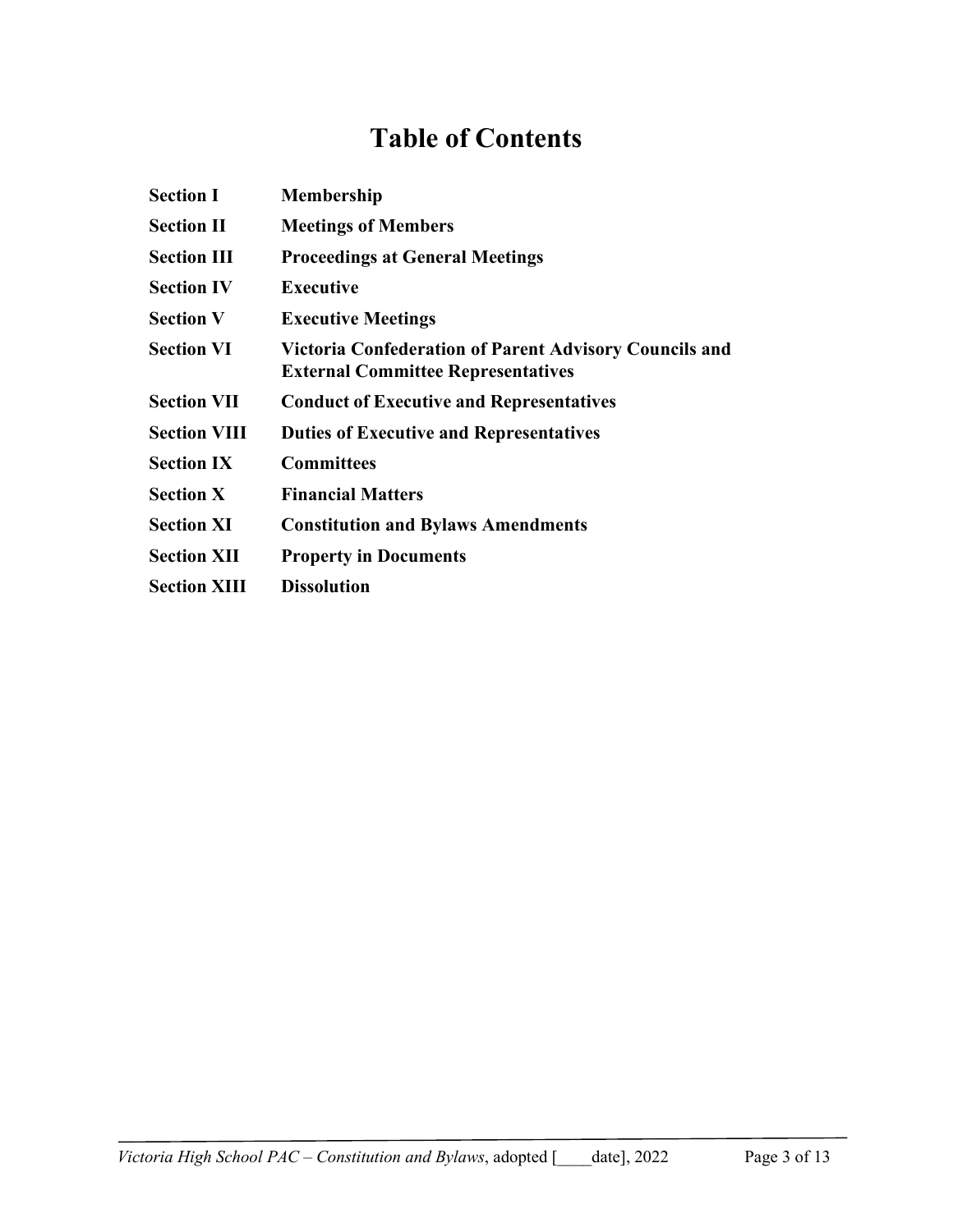# **Bylaws**

# **Section I – MEMBERSHIP**

#### **Voting members**

1. All parents and guardians of students registered in Victoria High School are voting members of the Council.

#### **Non-voting members**

2. Administrators and staff (teaching and non-teaching) of Victoria High School may be invited to become non-voting members of the Council.

3. Members of the school community who are not parents of students registered in the public school system may be invited to become non-voting members of the Council.

4. At no time will the Council have more non-voting than voting members.

#### **Compliance with bylaws**

5. Every member will uphold the constitution and comply with these bylaws.

#### **Section II – MEETINGS OF MEMBERS**

#### **General meetings**

1. General meetings will be conducted with fairness to all members.

2. General meetings will be held monthly with the exception of July and August. Other meetings may be cancelled at the discretion of the executive. Meetings will happen at a time and place agreed upon by the VHPAC and Vic High Administration.

#### **Annual general meeting**

3. The annual general meeting will be held during the May meeting each year.

#### **Conduct**

4. At general meetings, members will not discuss individual school personnel, students, parents, or other members of the school community.

5. The Council will refrain from partisan political action or other activities that do not serve the interests of the school or the public school system.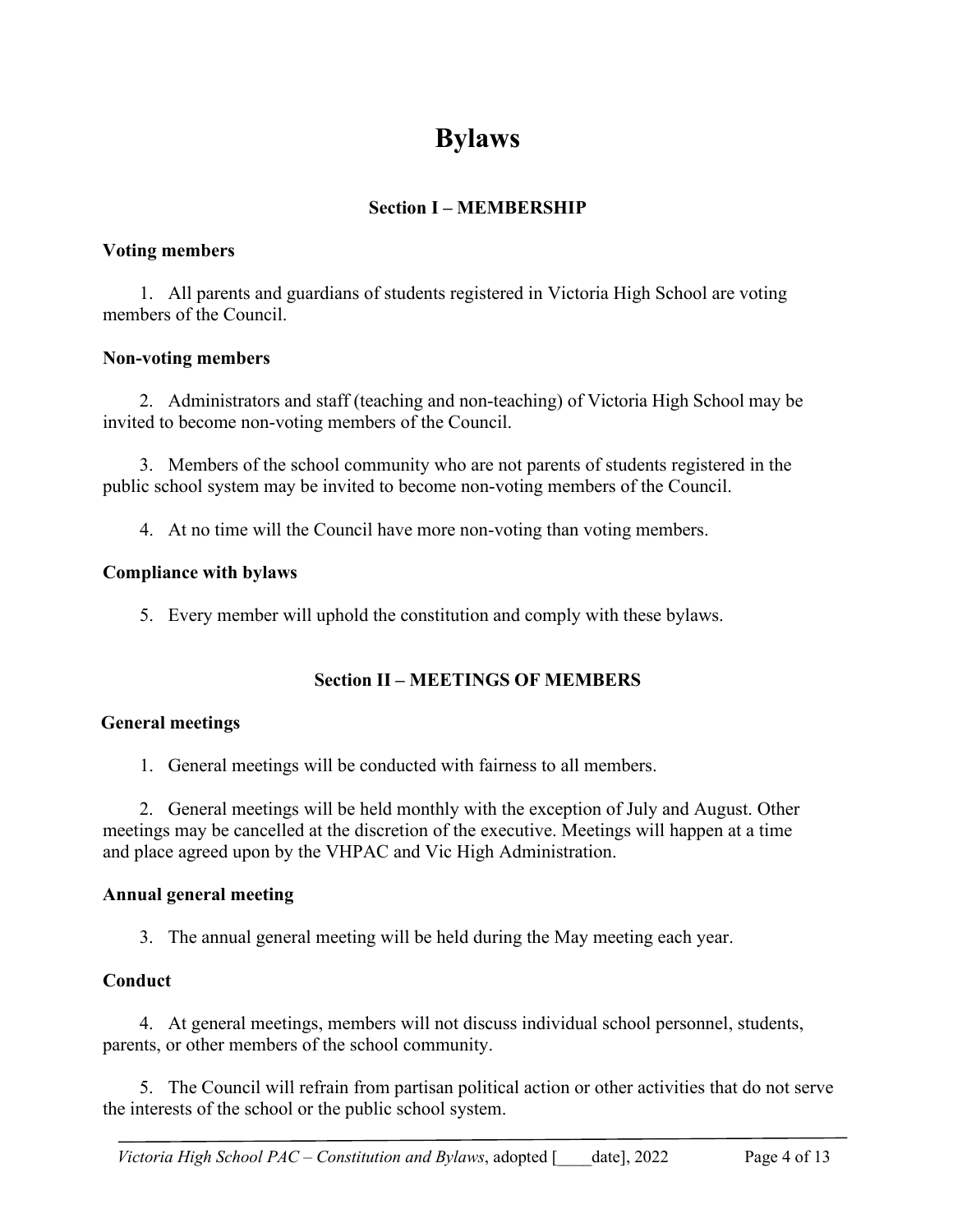#### **Notice of meetings**

6. All members will be given reasonable notice of general meetings via electronic mail or a notice on the school website. The VHPAC will request that electronic mail notice will be provided to all parents, guardians and caregivers whose contact information is registered with the School District.

7. A calendar of meetings for the year satisfies the requirements for reasonable notice.

## **Section III – PROCEEDINGS AT GENERAL MEETINGS**

#### **Quorum**

1. A quorum for general meetings will be four voting members, at least two of whom must be members of the executive.

2. If at any time during a general meeting a quorum ceases to be present, business then in progress must be suspended until there is a quorum present or until the meeting is adjourned or terminated.

#### **Voting**

3. Except as provided elsewhere in these bylaws, all matters requiring a vote will be decided by a simple majority of the votes cast (50% plus 1).

4. In the case of a tie vote, the chair does not have a second or casting vote and the motion is defeated.

5. Members must vote in person or be visible via electronic means on all matters. Voting by proxy will not be permitted.

6. Except as provided elsewhere in these bylaws, voting is by a show of hands or, where requested by two voting members present, by secret ballot.

7. A vote will be taken to destroy the ballots after every election.

#### **Section IV – EXECUTIVE**

#### **Role of executive**

1. The executive will manage the Council's affairs between general meetings.

#### **Executive defined**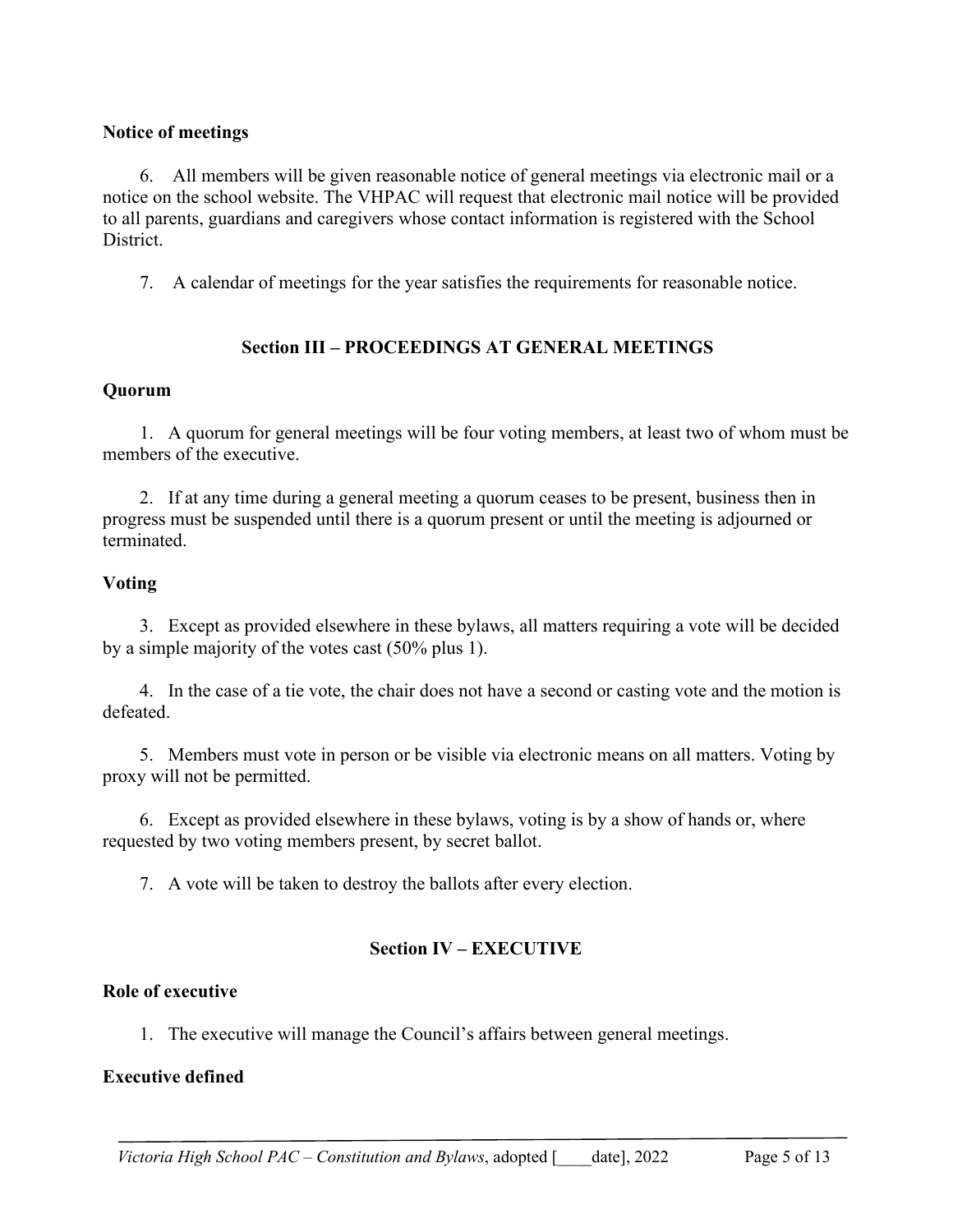2. The executive will include the president, secretary and treasurer and may include the immediate past president, a vice-president, and such other members of the Council as the membership decides.

## **Eligibility**

3. Any voting member of the Council is eligible to serve on the executive, except employees or elected officials of School District No. 61 or the Ministry of Education.

#### **Election of executive**

- 4. The executive will be elected at each annual general meeting.
- 5. Elections will be conducted by the chair of the Nominations Committee.
- 6. Voting will be conducted by secret ballot.

#### **Term of office**

7. The executive will hold office for a term of one year beginning immediately following the election.

8. No person may hold the same executive position for more than three years.

#### **Vacancy**

9. If an executive member resigns or ceases to hold office for any other reason, the remaining executive members may appoint an eligible member of the Council to fill the vacancy until the next annual general meeting.

#### **Removal of executive**

10. The members may, by a majority of not less than 75% of the votes cast, remove an executive member before the expiration of his or her term of office, and may elect an eligible member to complete the term.

11. Written notice specifying the intention to make a motion to remove the executive member must be given to all members not less than 14 days before the meeting.

#### **Remuneration of executive**

12. No executive member may be remunerated for serving on the executive, but may be reimbursed for expenses reasonably and necessarily incurred while engaged in the Council's affairs.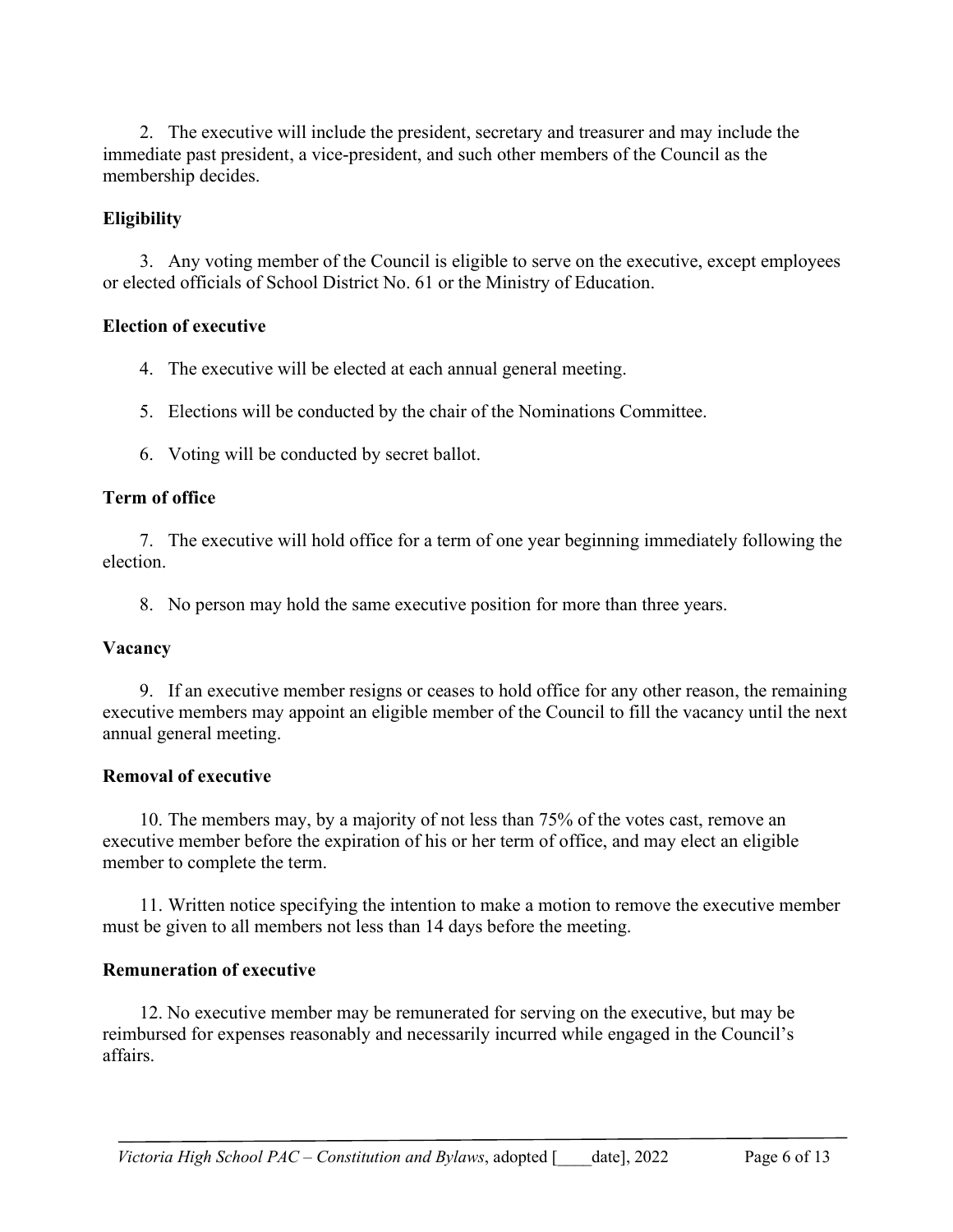## **Section V – EXECUTIVE MEETINGS**

### **Meetings**

1. Executive meetings will be held at the call of the president.

## **Quorum**

2. A quorum for executive meetings will be a majority (50% plus 1) of the members of the executive.

# **Notice**

3. Executive members will be given reasonable notice of executive meetings.

# **Voting**

4. All matters requiring a vote at executive meetings will be decided by a simple majority of the votes cast (50% plus 1).

5. In the case of a tie vote, the chair does not have a second or casting vote and the motion is defeated.

#### **Section VI –VICTORIA CONFEDERATION OF PARENT ADVISORY COUNCILS AND EXTERNAL COMMITTEE REPRESENTATIVES**

# **Victoria Confederation of Parent Advisory Councils representative**

1. One representative to the Victoria Confederation of Parent Advisory Councils will be elected annually from among the voting members who are not employees or elected officials of School District No. 61 or the Ministry of Education.

# **Election of Victoria Confederation of Parent Advisory Councils representative**

2. The election of the representative to the Victoria Confederation of Parent Advisory Councils will be by secret ballot.

# **Term of office**

3. The Victoria Confederation of Parent Advisory Councils representative will hold office for a term of one year.

# **Vacancy**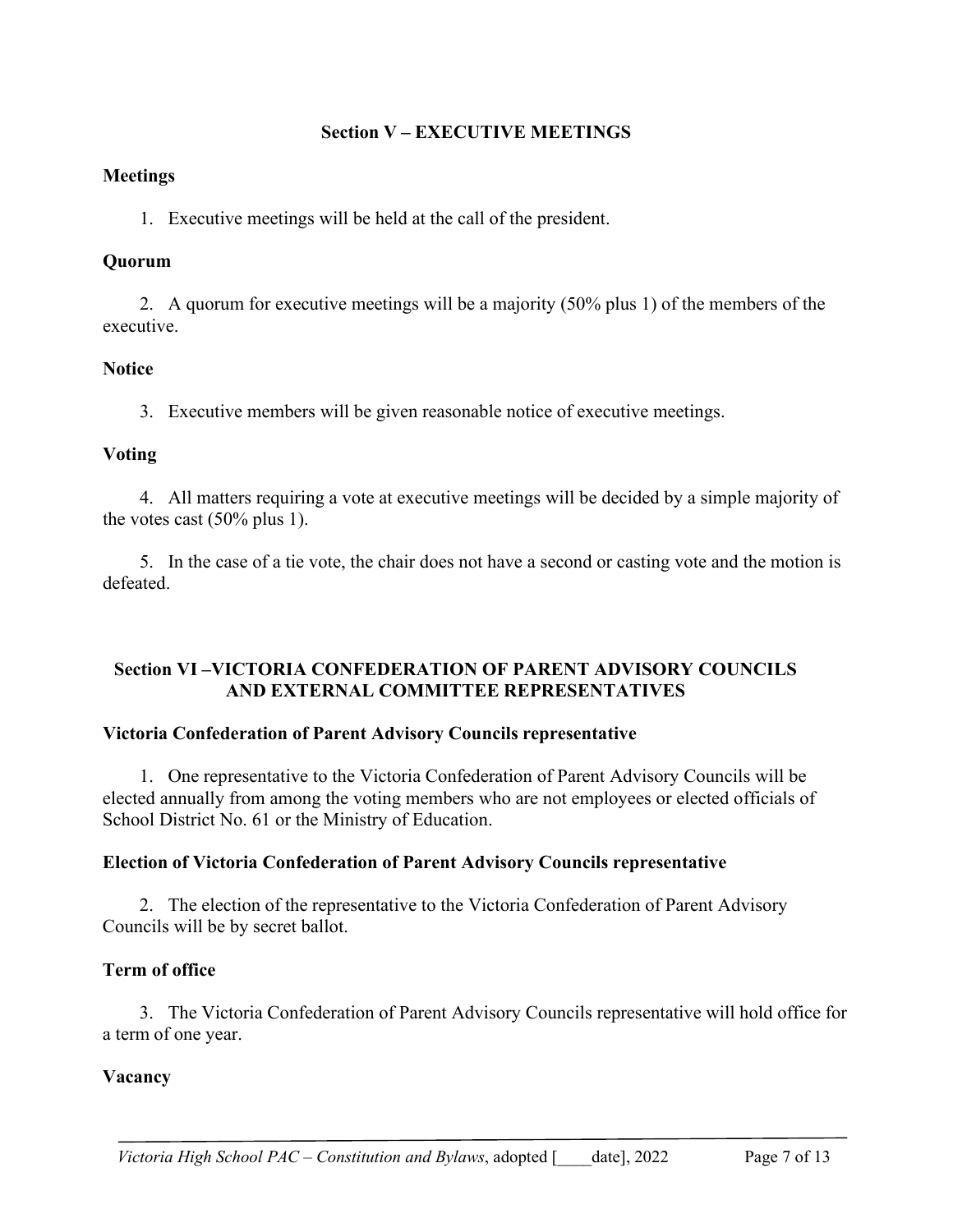4. If a Victoria Confederation of Parent Advisory Councils representative resigns or ceases to hold office for any other reason, the membership will elect an eligible member of the Council to fill the vacancy for the remainder of the term. This election must be by secret ballot.

### **External committees**

5. The membership or executive may elect or appoint a member to represent the Council on an external committee or to an external organization.

6. The representative will report to the membership or executive as required.

# **Section VII – CONDUCT OF EXECUTIVE AND REPRESENTATIVES**

# **Code of ethics**

1. On election or appointment, every executive member and representative must sign and agree to abide by the Code of Ethics, which is attached as Schedule "A".

# **Representing the Council**

2. Every executive member and representative must act solely in the interests of the parent membership of the Council.

# **Privilege**

3. Any information received in confidence by an executive member or representative from school personnel, a student, parent, or other member of the school community is privileged and must not be divulged without permission of the person giving the information.

# **Disclosure of interest**

4. An executive member or representative who is interested, either directly or indirectly, in a proposed contract or transaction with the Council must disclose fully and promptly the nature and extent of his or her interest to the membership and executive.

5. Such an executive member or representative must avoid using his or her position on the Council for personal gain.

# **Section VIII –DUTIES OF EXECUTIVE AND REPRESENTATIVES**

# **A. The President will**

- (a) speak on behalf of the Council
- (b) consult with Council members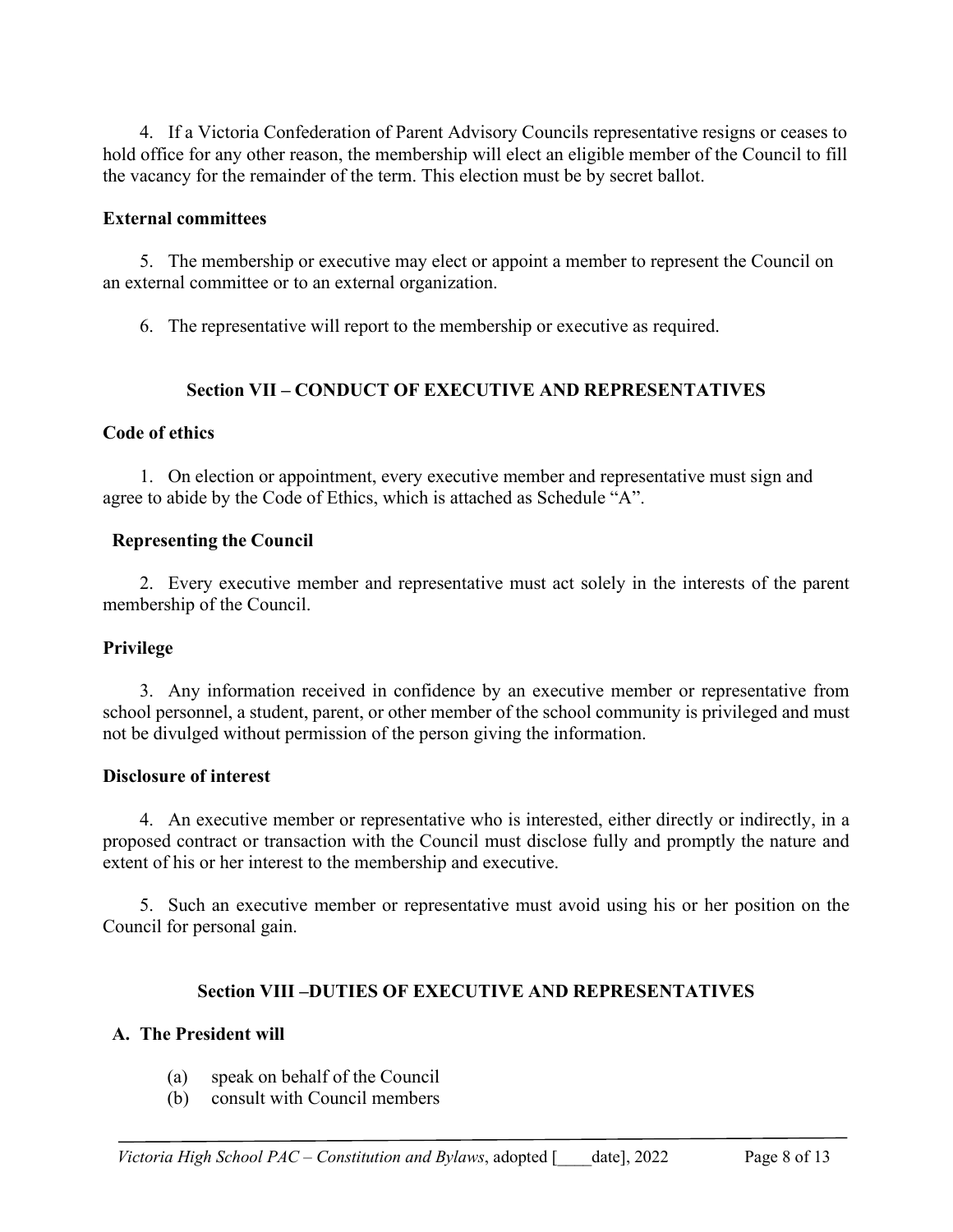- (c) preside at membership and executive meetings
- (d) ensure that an agenda is prepared
- (e) appoint committees where authorized by the membership or executive
- (f) ensure that the Council is represented in school and district activities
- (g) ensure that Council activities are aimed at achieving the purposes set out in the constitution
- (h) be a signing officer on PAC bank accounts
- (i) check PAC email account in a timely manner and delegate responses accordingly

## **B. The Vice-President will**

- (a) support the president
- (b) assume the duties of the president in the president's absence or upon request
- (c) assist the president in the performance of his or her duties
- (d) accept extra duties as required including but not limited to taking meeting minutes when the secretary is absent, responding to emails when the President is unavailable, etc.
- (e) be a signing officer on PAC bank accounts

# **C. The Secretary will**

- (a) ensure that members are notified of meetings
- (b) ensure that meetings are available both in-person and virtually where appropriate
- (c) record and file minutes of all meetings on the PAC Google Drive and with the school for posting on the school website
- (d) keep an accurate copy of the constitution and bylaws, and make copies available to members upon request
- (e) prepare and maintain other documentation as requested by the membership or executive
- (f) ensure safekeeping of all records of the Council
- (g) may be a signing officer on PAC bank accounts

# **D. The Treasurer will**

- (a) be a signing officer on PAC bank accounts
- (b) apply for the annual Community Gaming Grant and serve as the primary point of contact for discussions on other funding opportunities
- (c) ensure all financial requests for classroom funding are routed through teachers or administration in keeping with proper protocols
- (d) ensure all funds of the Council are properly accounted for
- (e) disburse funds as authorized by the membership or executive
- (f) present all bank statements at every PAC meeting
- (g) report on all receipts and disbursements at general and executive meetings
- (h) make financial records and books of account available to members upon request
- (i) have the financial records and books of account ready for inspection or audit annually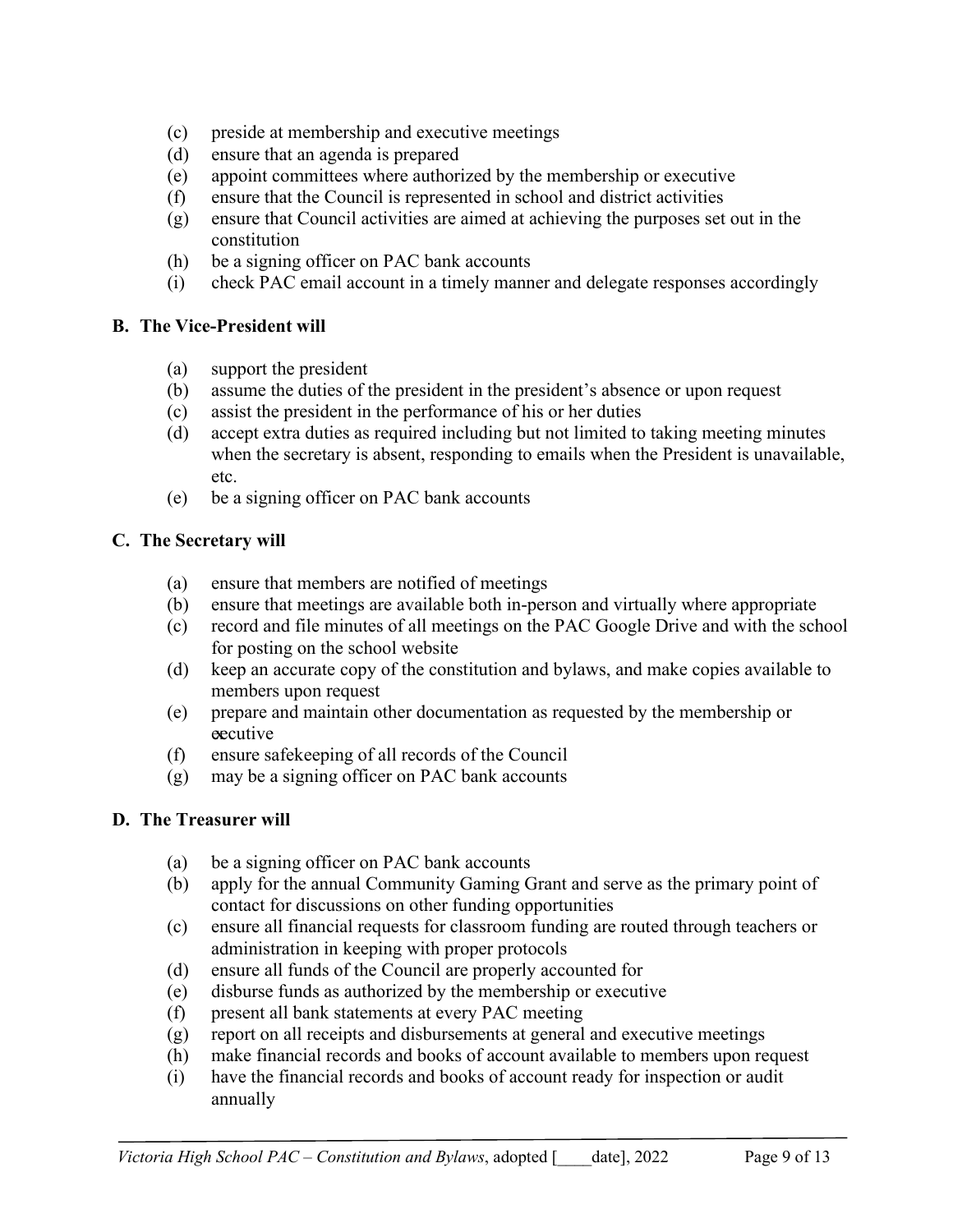- (j) with the assistance of the executive, draft an annual budget based on teacher requests twice a year
- (k) ensure that another signing officer has access to the financial records and books of account in the treasurer's absence
- (l) submit an annual financial statement at the annual general meeting

## **E. The VCPAC Representative will**

- (a) attend all meetings of Victoria Confederation of Parent Advisory Councils (VCPAC) and represent, speak, and vote on behalf of the Vic High Council
- (b) maintain current registration of the Council
- (c) report regularly to the membership and executive on all matters relating to the DPAC
- (d) seek and give input to the VCPAC on behalf of the Council
- (e) receive, circulate, and post VCPAC newsletters, brochures, and announcements
- (f) receive and act on all other communications from the VCPAC
- (g) liaise with other parents and VCPAC representatives

## **F. Members-at-Large will**

- (a) Attend regular and executive meetings of the PAC
- (b) serve in a capacity to be determined by the Council at the time of election, and at other times as the Council requires

# **G. The immediate Past President will**

- (c) advise and support the membership and executive
- (d) provide information about resources, contacts, and other matters

#### **Section IX – COMMITTEES**

1. The membership and executive may appoint committees to further the Council's purposes and carry on its affairs.

2. The terms of reference of each committee will be specified by the membership or executive at the time the committee is established, or by the committee at its first meeting, as the membership or executive decide.

3. Committees will report to the membership and executive as required.

4. A Nominating Committee may be appointed annually before the annual general meeting.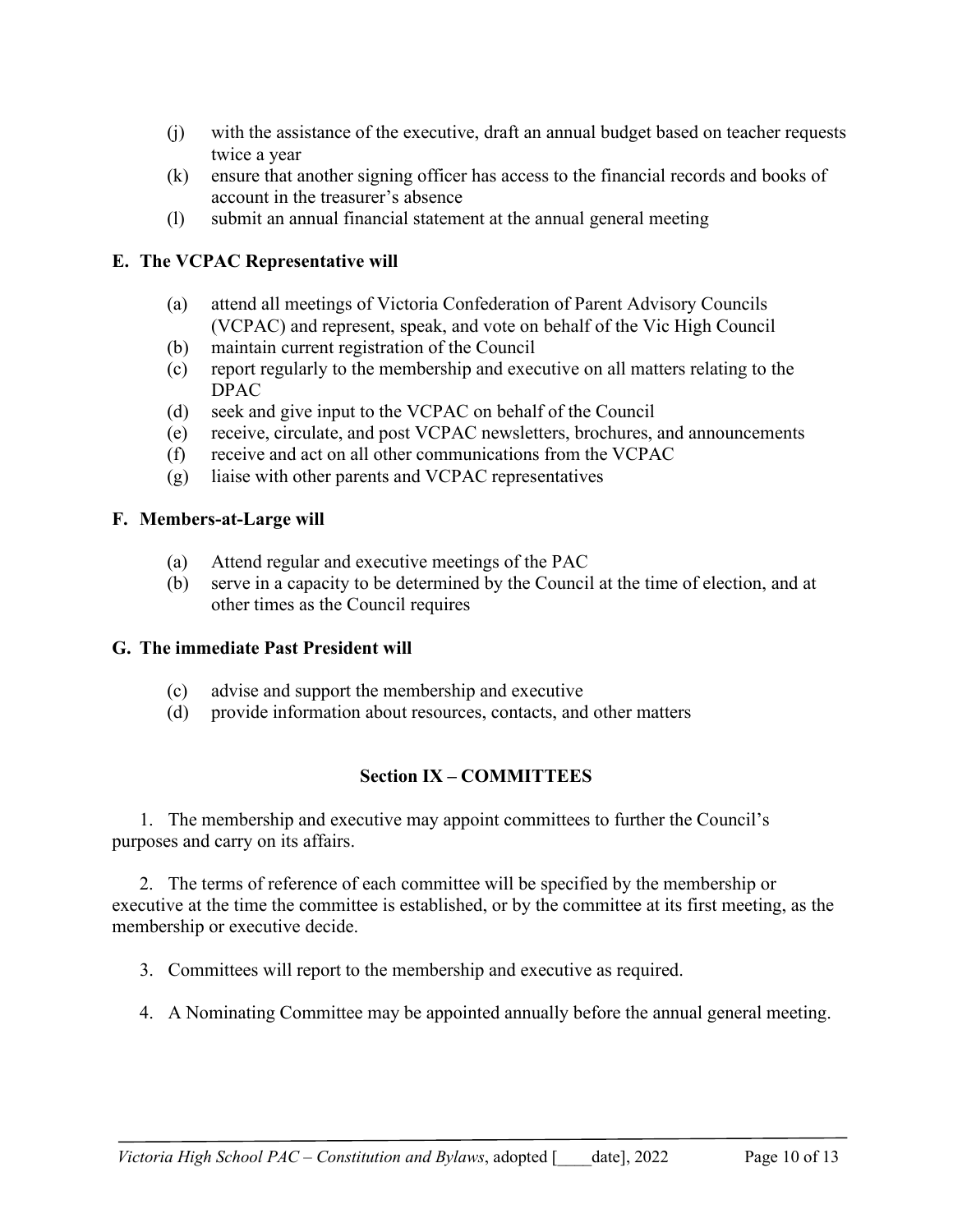### **Section X – FINANCIAL MATTERS**

#### **Financial year**

1. The financial year of the Council will be September 1 to August 31.

#### **Power to raise money**

2. The Council may raise and spend money to further its purposes.

#### **Bank accounts**

3. All funds of the Council must be kept on deposit in the name of the Council in a bank or financial institution registered under the Bank Act or Credit Union Incorporation Act. One account is required for General Funds and another for Gaming Funds.

#### **Signing authority**

4. The executive will name at least three signing officers for banking and legal documents. Two signatures will be required on all of these documents.

5. Signing officers will not be members of the same immediate or extended family, to ensure independence and adequate financial oversight.

#### **Annual budget**

6. The executive will prepare a budget and present it to the membership for approval.

#### **Non-budgeted expenditures**

7. The executive will present all proposed expenditures beyond the current budget for approval at the next general meeting.

#### **Treasurer's report**

8. A treasurer's report will be presented at each general meeting and will include the sharing of current Bank Statements.

#### **Auditor**

9. Members at a general meeting may appoint an auditor.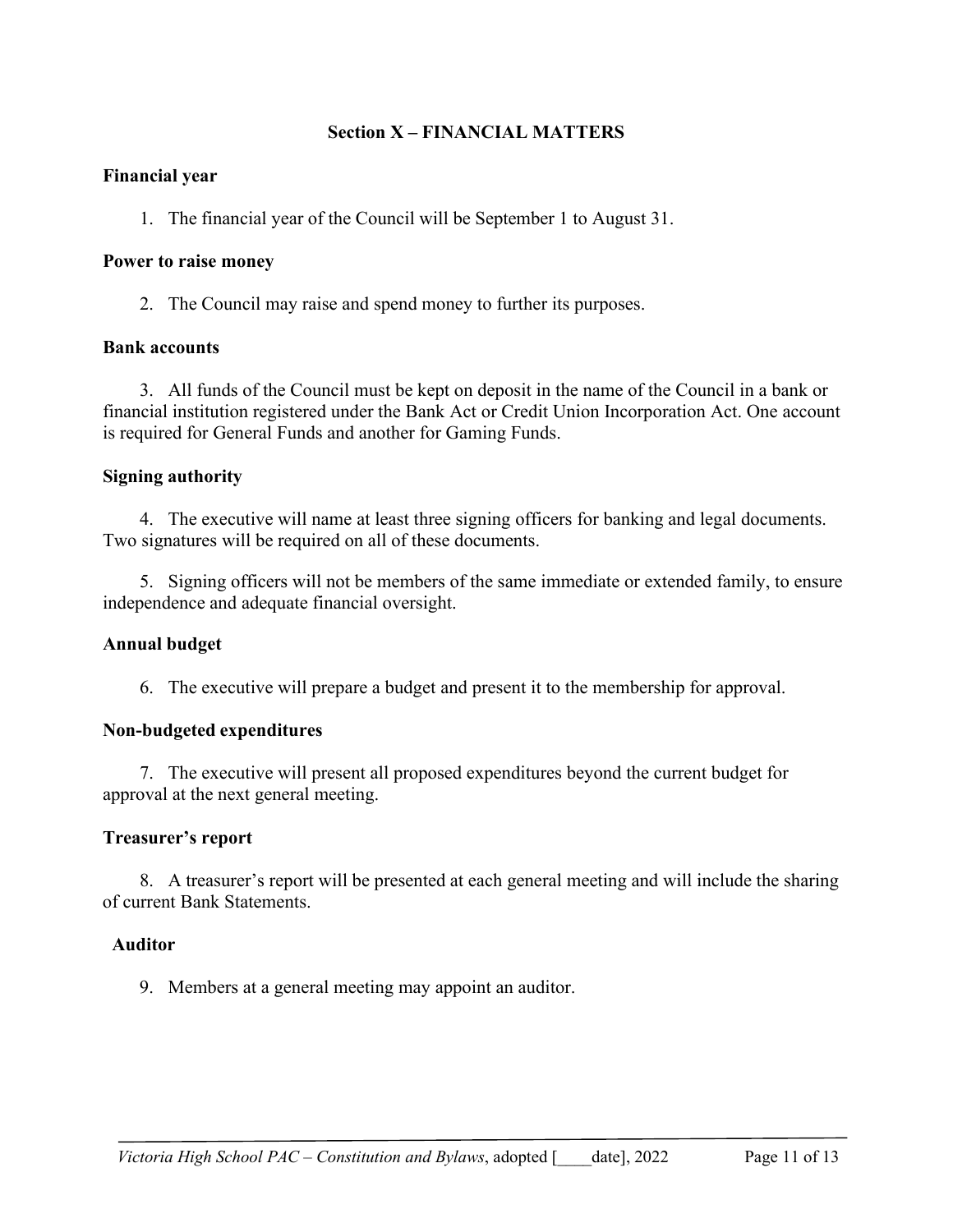#### **Section XI – CONSTITUTION AND BYLAW AMENDMENTS**

1. The members may, by a majority of not less than 75% of the votes cast, amend the Council's constitution and bylaws.

2. Written notice specifying the proposed amendments must be distributed to the members by electronic mail or posted on the school website not less than 14 days before the meeting. **Section XII – PROPERTY IN DOCUMENTS**

1. All documents, records, minutes, correspondence, or other papers kept by a member, executive member, representative, or committee member in connection with the Council shall be deemed to be property of the Council and shall be turned over to the president when the member, executive member, representative, or committee member ceases to perform the task to which the papers relate.

#### **Section XIII – DISSOLUTION**

1. In the event of winding up or dissolution of the Council, and after payment of all debts and costs of winding up or dissolution, the assets and remaining funds of the Council shall be distributed to another parent advisory council or councils in School District No. 61 having purposes similar to those of the Council, as the members of the Council may determine at the time of winding up or dissolution.

2. In the event of winding up or dissolution, all records of the Council shall be given to the principal of Victoria High School.

**\_\_\_\_\_\_\_\_\_\_\_\_\_\_\_\_\_\_\_\_\_\_\_\_\_\_\_\_\_\_\_\_\_ \_\_\_\_\_\_\_\_\_\_\_\_\_\_\_\_\_\_\_\_\_\_\_\_\_\_\_\_\_\_\_\_\_\_\_**

**Adopted by the Victoria High School Parent Advisory Council at Victoria, British Columbia, on \_\_\_\_\_\_\_\_\_ \_\_\_, 2022.**

President (name) Signature

**\_\_\_\_\_\_\_\_\_\_\_\_\_\_\_\_\_\_\_\_\_\_\_\_\_\_\_\_\_\_\_\_\_ \_\_\_\_\_\_\_\_\_\_\_\_\_\_\_\_\_\_\_\_\_\_\_\_\_\_\_\_\_\_\_\_\_\_\_**

Executive Officer (name) Signature